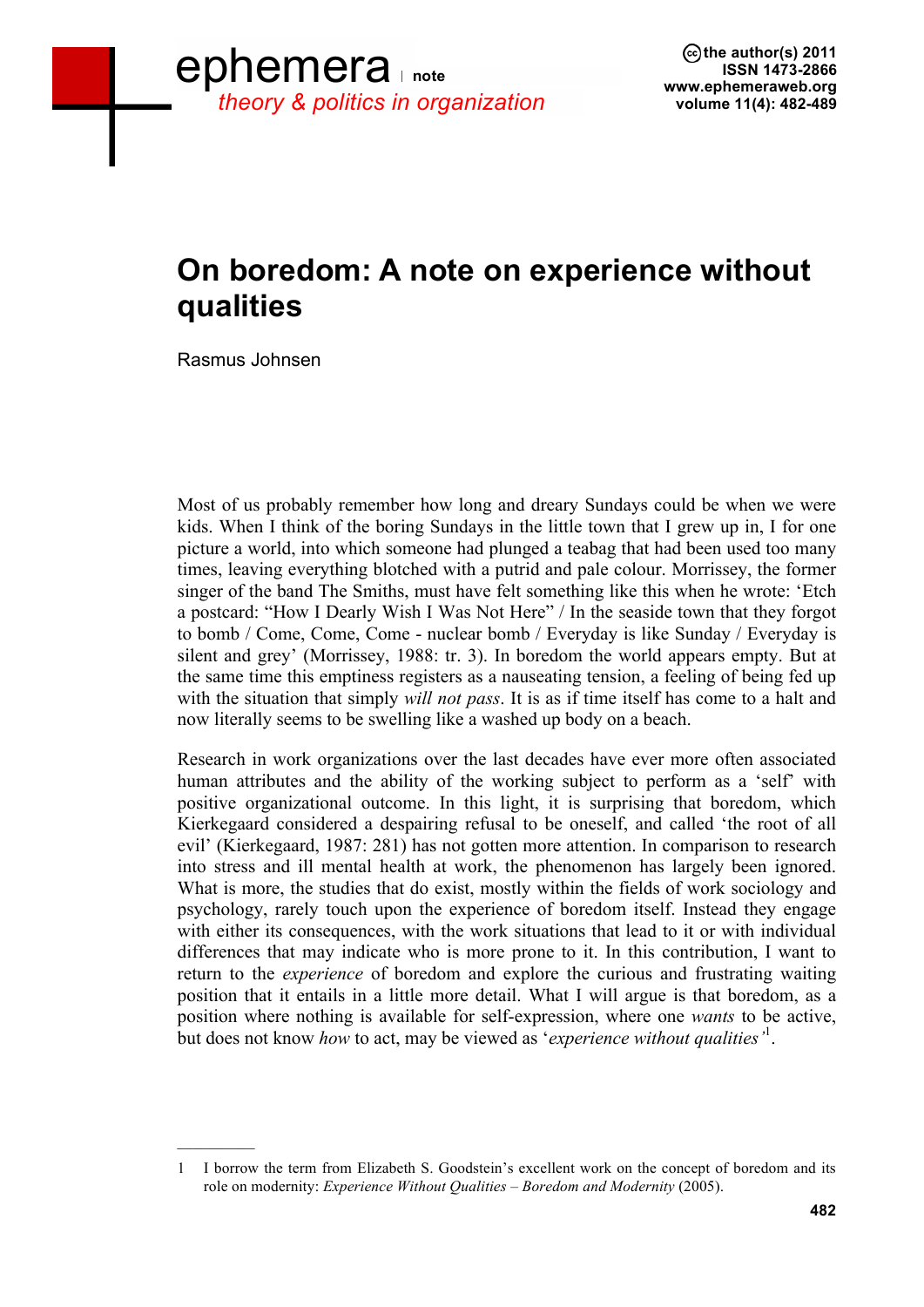## **Boredom in work organizations**

Mentioned among negative corollaries of boredom in work organizations are not surprisingly low job satisfaction and performance, alcohol and drug misuse, counterproductive behaviour, depression and work-related injuries (Loukidou et al*.*, 2009). Early studies of work situations focused on external factors like repetitiveness and monotonyas causes of boredom that may ultimately be harmful to worker health (e.g. Davies, 1926; Bartlett, 1943). Later research has dealt more with the effect that monotony has on internal factors like attention. Here there seems to be a general agreement, that attention will deteriorate and be expressed as lower performance, when a boring or uninteresting task must be performed (e.g. Damrad-Frye and Laird, 1989; Perkins and Hill, 1985). Similarly, processes of formalisation and routinisation of rules, procedures and norms in institutional settings have been found to provoke boredom, either by reduction of the variety of stimulation or by placing limitations on what is considered acceptable behaviour and activities from the organization's perspective (e.g. Fischer, 1993).

Other studies again revolve around individual differences, i.e. the relationship between boredom and the levels of stimulation that individuals require to function optimally. A differentiation between the transient *state boredom* and the more pervasive and enduring *trait boredom* (Watson *et al.,* 1988) has been essential to the development of the notion of boredom proneness as a measurable personality trait. Farmer and Sundberg (1986) suggested the Boredom Proneness Scale (BPS) as an instrument to operationalise boredom as a personality trait, which has been used (along with a few other tools like it) in personnel selection and to develop the rewards processes used in organizations (Loukidou et al*.*, 2009). It has been suggested for example that employees who score high on the BPS are better suited to jobs providing immediate rewards and should not be placed in monitoring and high vigilance jobs (Wallace et el*.,* 2003).

#### **Boredom as experience without qualities**

Common to the research perspectives on boredom in work organizations, which no doubt have important practical value, is not only that they barely discuss the *experience* of boredom, but also that they approach the phenomenon from an angle that will ultimately be counterintuitive to the bored. This in a way is quite understandable, for we feel that we know what boredom is like anyway. Take an everyday situation like a late afternoon lecture on the subtleties of film noir minimalism in Jean-Pierre Melville's *Bob le flambeur* (1955). This lecture may be very boring to me. But it may be a hit with my more Francophile colleague, who as we make our way home afterwards cannot stop talking about it. Boredom, in other words, appears to be a subjective interpretation of a given situation or of a discrete object, which is waiting for us to reflect on it. Whether we focus on the causes of boredom or on boredom proneness, this is the adopted perspective.

But in reality this description does not come close to how the bored experience boredom. If we ignore for a moment the argument that it might be reasonable to make a distinction between the everyday kind of boredom in the example above and a deeper,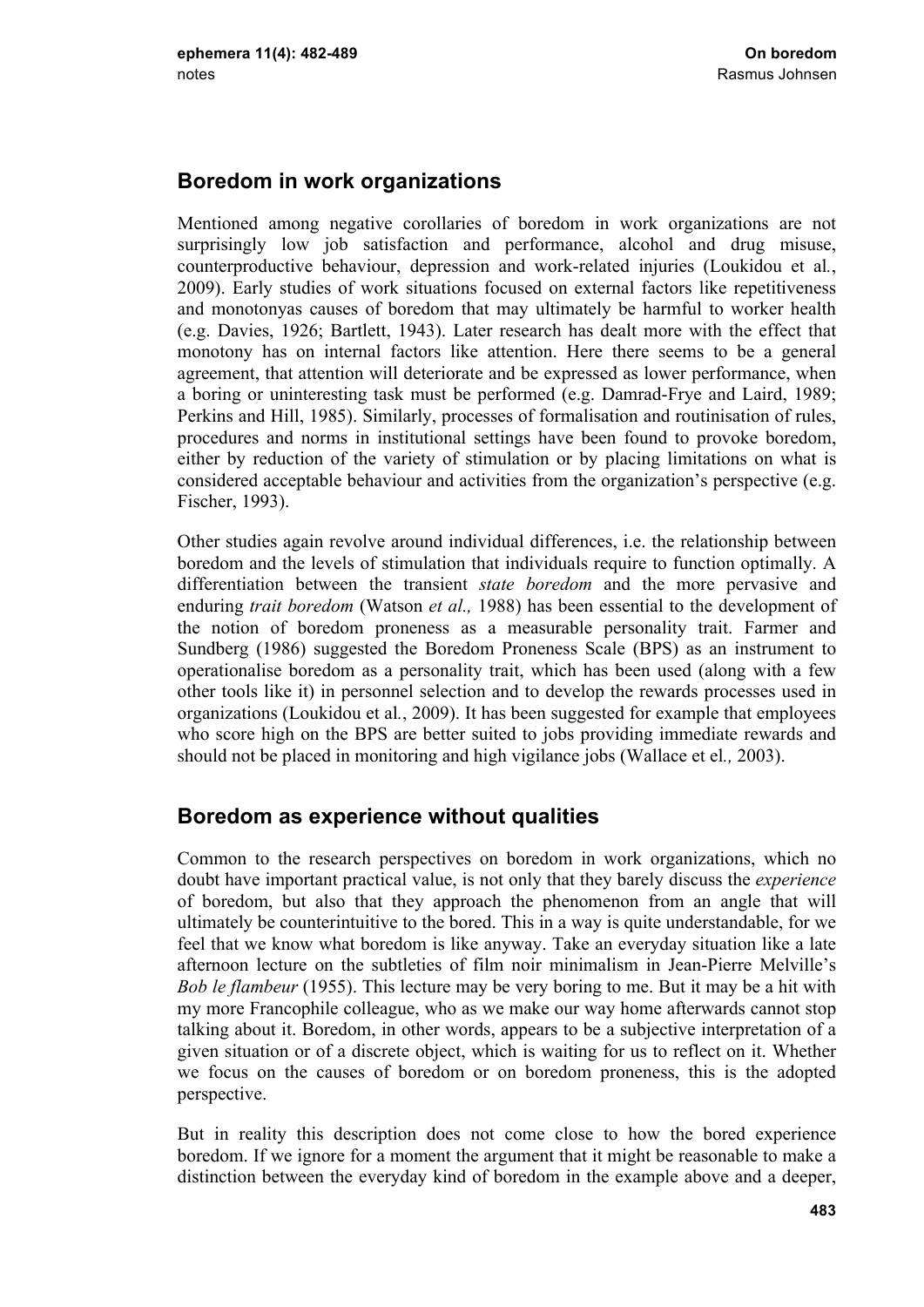more pervasive experience like the *tedium vitae*, then Seneca's description may help us understand why this is so:

How long the same things? Surely I will yawn, I will sleep, I will eat, I will be thirsty, I will be cold, I will be hot. Is there no end? But do all things go in a circle? Night overcomes day, day night, summer gives way to autumn, winter presses on autumn, which is checked by spring. All things pass that they may return. I do nothing new, I see nothing new. Sometimes this makes me seasick [fit aliquando et huiusreinausia]. There are many who judge living not painful but empty. (Seneca, 2004: 120)

What Seneca presents us with here, is not a two-stage act of receiving a neutral object and then glossing it over with an interpretation. No organization is made by a reflection subsequent to the experience of the phenomenon that appears. No raw material is given external to the self-sameness of the world that makes the bored think of life as empty (as this would make his initial question easy to answer). Rather, it is the other way around. The unbearable presence and clarity of a world that makes the bored nauseous in all its obviousness is conditioned by the experience itself. It is the experience of the world as a tautology that gives him access to the 'materiality' of reality. In Heidegger's terms, Seneca's *tedium vitae* is 'world-disclosive'. The primary is not a situation in which he 'chooses' how to deal with the objects that he is facing and then finds them boring, it is *his experience itself that is without qualities*.

What is uncovered here is an experience of boredom that is not as simple as it was made out to be above. We find ourselves suddenly confronted with a new field of inquiry that is concerned with discerning and evaluating the interpretive situation, which makes the world appear as it does and which confronts the forms and limits of our powers of interpretation. It is a situation that reveals something about us, about who we are, where we come from, what we hope for and – not least – what interests us. Another way to put this is to say that in the experience of boredom, identity is turned into a problem, a question, into something fundamentally precarious.

# **Time and the failure of imagination**

 $\frac{1}{2}$ 

In boredom identity becomes a problem as the teleology of the self is fundamentally questioned. But what does it mean to speak of this experience as *experience without qualities*? Consider the example of listening to music. When we listen to a melody, we naturally take it to be a unity although it passes through different notes, pitches and rhythms<sup>2</sup>. To hear a melody, then, and not just the variety of single notes, presupposes the ability to retain the already sounded notes as a context against which the sound of the present note is experienced. Similarly, hearing this present note as one that anticipates further musical development is necessary in order for us to experience the whole of a melody. To listen to a melody, in other words, means being able to 'hear' what is not present at the moment. Husserl called this the synthesis of *protention* (the anticipation if what is yet to come), *presentation* (the momentary impression) and

<sup>2</sup> The example of listening music is often used to describe what Husserl calls 'the inner time consciousness' that established the experience of continuity. I here draw on John Russon's use of it in *Human Experience – Philosophy, Neurosis, and the Elements of Everyday Life* (2003).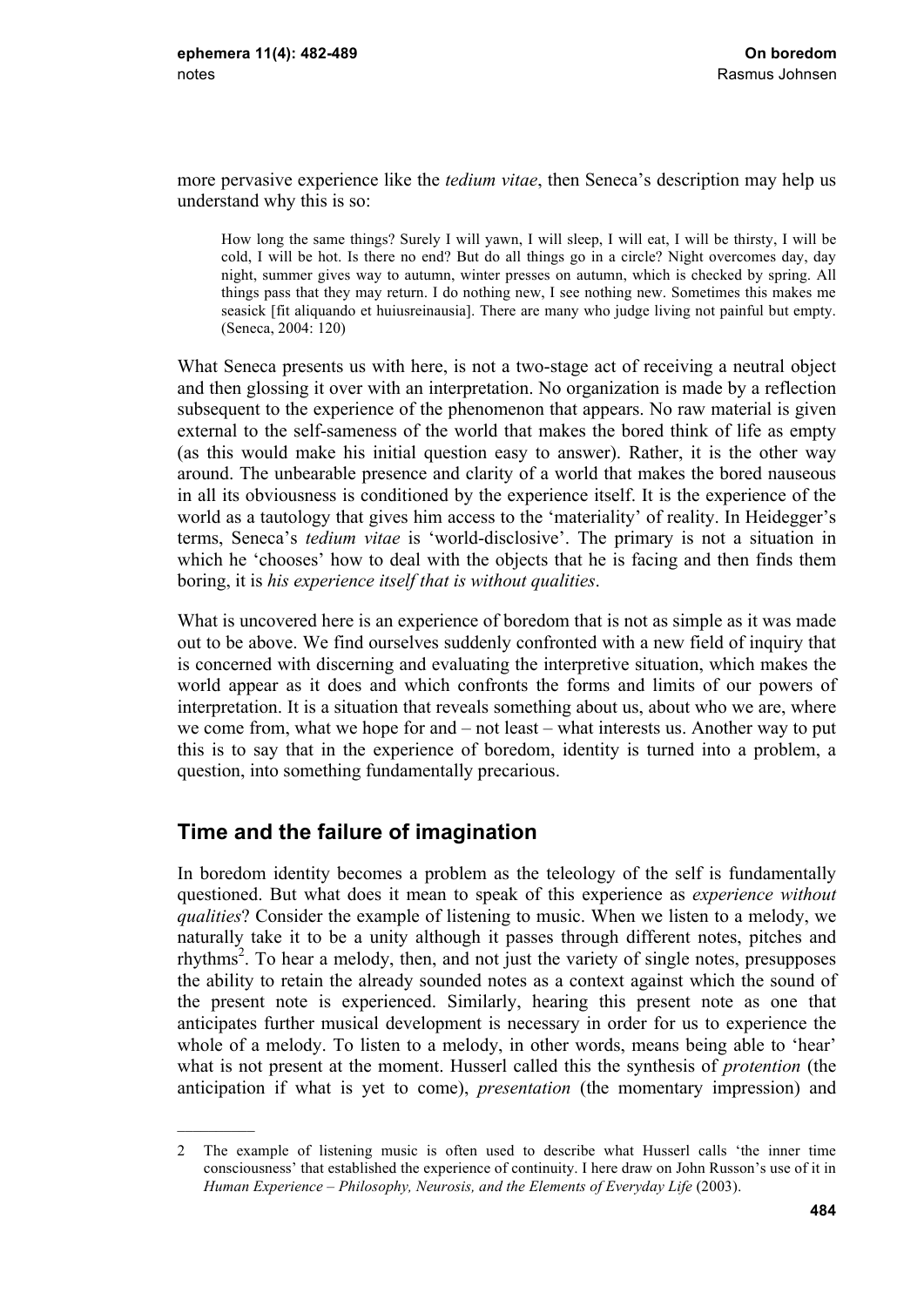*retention* (retaining what has just been experienced as it slips away) (Husserl, 1991)<sup>3</sup>. Whoever listens to a melody must come to 'inhabit' the music, both in order to integrate what has already sounded and to anticipate where it moves from here. Another way to put this is to say that experiencing music in a very acute sense entails the ability to 'tell time'. This synthesising capacity of maintaining as a definitive aspect of the present that which is not itself present – the past and the future of the melody – is what we traditionally refer to as *imagination*, not of course in the sense of fantasy, but as the synthetising ability to entertain diversity within a single conscious act.

Imagination in this respect is not only proper to listening to music, but constitutes a fundamental condition for meaningful experience as such. As John Russon puts it, 'all our experiences carry on something like this melodic, harmonic, and rhythmic flow whereby one moment seems to grow out of the last and melt into the next in a way that "keeps the tune going"' (2003: 13). If we return for a moment to Seneca's description, this aspect of rhythmic differentiation is what seems to be affected in boredom. It is not that the 'tune' does not 'keep going' – on the contrary – but the melody of the world has been reduced to a single monotonous tone, a drone that does not change at all. In this sense, boredom can be thought of as a failure of imagination. The result of this failure is the frustrating feeling that *time will not pass*.

The experience of boredom as a rupture of the self-differentiating flow of time is very well illustrated by the German word for boredom, '*Langeweile'*, which literally means a *long while*. The title of Louis Althusser's autobiography *L'Avenir dure longtemps* (The Future Lasts a Long Time), which was published in The United States as *The Future Lasts Forever* (1994), in a subtle way plays on the same experience. To the bored the present seems to be dragging itself along unbearably, it is as if nothing leads up to it and nothing will come of it. Along with the feeling that the present will not pass, comes the feeling that all eternity is going to be like this, that forever is reduced to the selfsameness and obviousness of a single moment. Althusser's anticipation is of a future painfully reduced to univocity. Similarly, when Seneca writes of life as empty, rather than painful, this can be taken as an indication that boredom entails the feeling of having seen it all. This is what it means to speak of boredom as *experience without qualities*. It is an indication of the inability to employ the synthesis of imagination, which will differentiate the present by associating it with that which is not present at the moment. Boredom is experience without qualities, not because the bored 'chooses' to interpret a given situation as boring, but because the synthetic process of imaginative interpretation is somehow failing to 'open' it to her.

#### **The expressive qualities of the social environment**

Another way to think of this failure of imagination is as a call that is not answered. The social environment seems to be *demanding* something, which the bored fails to reply to. We encounter such expressive qualities – that phenomena are somehow interpretatively charged to lead us in a certain direction – in most everyday objects. A light bulb, for

 $\mathcal{L}=\mathcal{L}$ 

<sup>3</sup> See also Gallagher and Zahavi, 2008:75ff.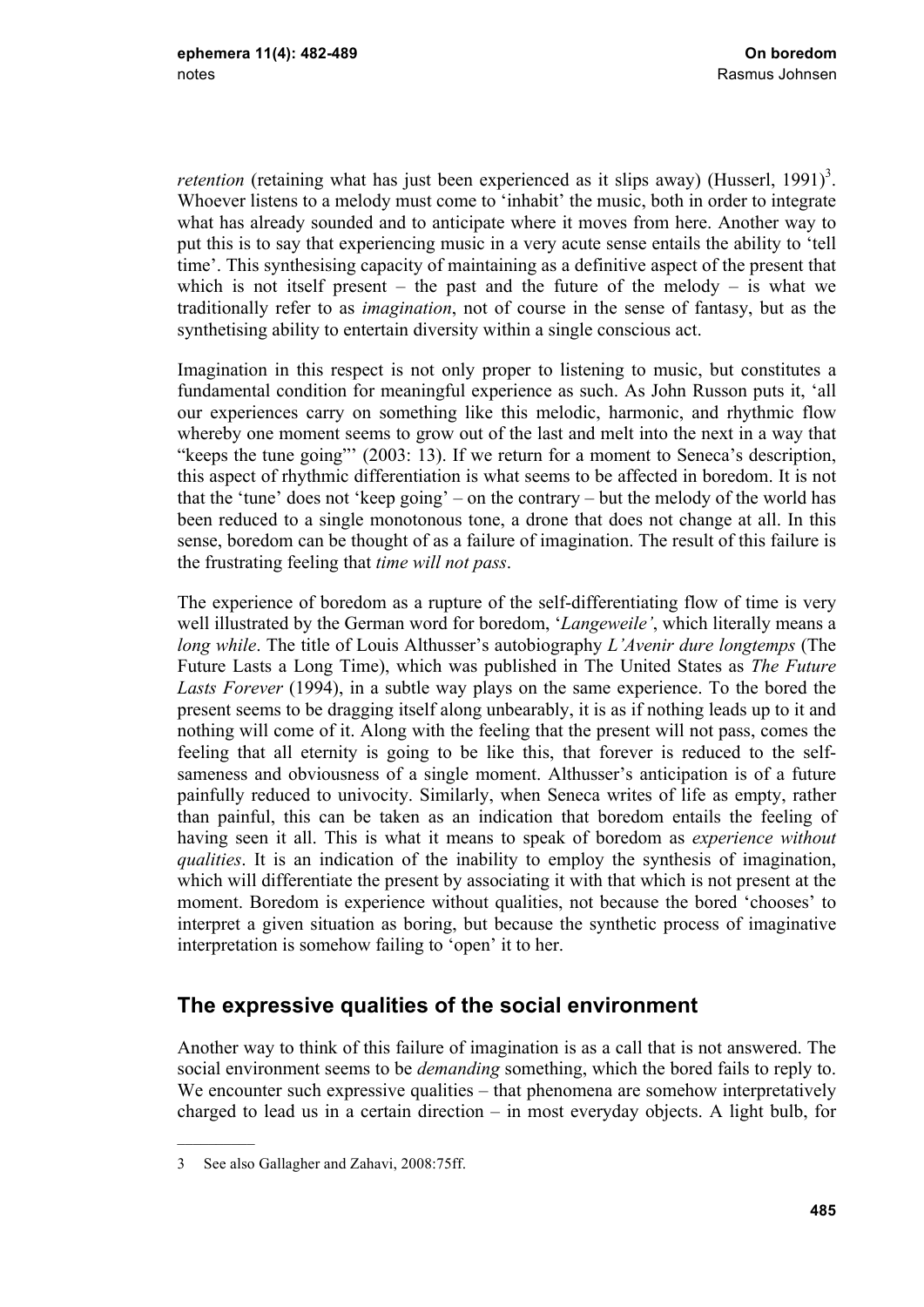example, directs us towards the socket in the lamp at the table we are working at. Similarly, when we want to change lines in the Paris underground, the signs guiding us through the metro stations lead us in the direction we want to go. After a while in the city, we become so used to it that we hardly think about moving through the tunnels anymore – that is until a redirection interrupts the routine and we find that we are lost and perplexed by the rift in the steady flow of the morning traffic. Abstract situations that are more or less standardised by culture, value and history, like important biographical transitions (entering school or marriage, graduating, retiring or becoming parents), carry the same kind of latent expectation that let us pass through them together as the individuals of a community.

That the qualities of experience are not merely presented to us, but are conditioned by the way they compel us to take a certain direction in our expectations of how things are going to turn out, leads us toward another important aspect of the experience of boredom. To the bored, who has lost the imaginative ability to 'tell time', the feeling of intense displeasure or even disquietude that follows, may be thought of as an inhibition registering as a need for activity, when one does not know *how* to be active. One wants to do something, but does not how to act in an appropriate way to that urge. Another central problem in boredom then is the diffuse urge to act on the demand that the experience of the situation is pregnant with, but which the bored is unable to satisfy.

If we think again of the example of listening to music, we sometimes find ourselves in situations in which we have to 'develop an ear' for what we hear. The first time most people encounter Balinese Gamelan music, or a symphony by Schönberg for example, they will find it difficult to make sense of what they hear. In most day-to-day dealings, we are dependent on the routines and habits that help us cope with the situations or objects that we encounter. We can think of such routines and habits perhaps as a kind of 'life-support systems' that enable us to find our way through the world without having to make explicit reflective decisions. To be 'familiar with' a situation ultimately means to inhabit it in a way that lends it form, content and relative duration. But as Peter Sloterdijk remarks, such interpretively charged environments, or 'atmospheric-symbolic places' as he calls them (Sloterdijk, 1998: 46), need to be continuously ventilated. The symbolic air-conditioning of our life-support systems – that is our habits, routines and traditions – that he refers to as the primordial production of every society, is a necessity for our being-in-the-world. If we continue this metaphor, what the bored experiences is the stale air of a life-support system that she fails to open to ventilation. The bored, whose synthetic imaginative faculty is failing, is literally choking on too much reality, as the experience of any kind of negativity, deferral, ambiguity or concealment is absent.

What is worth holding onto here is that the bored does not necessarily lack the urge to act (if we accept, at least, that the experience of boredom entails the urge to do something, even if one does not know exactly what). What the bored lacks is the *skill* or *know-how* to interact with the demand or anticipated fulfilment that the situation or phenomenon requires of her.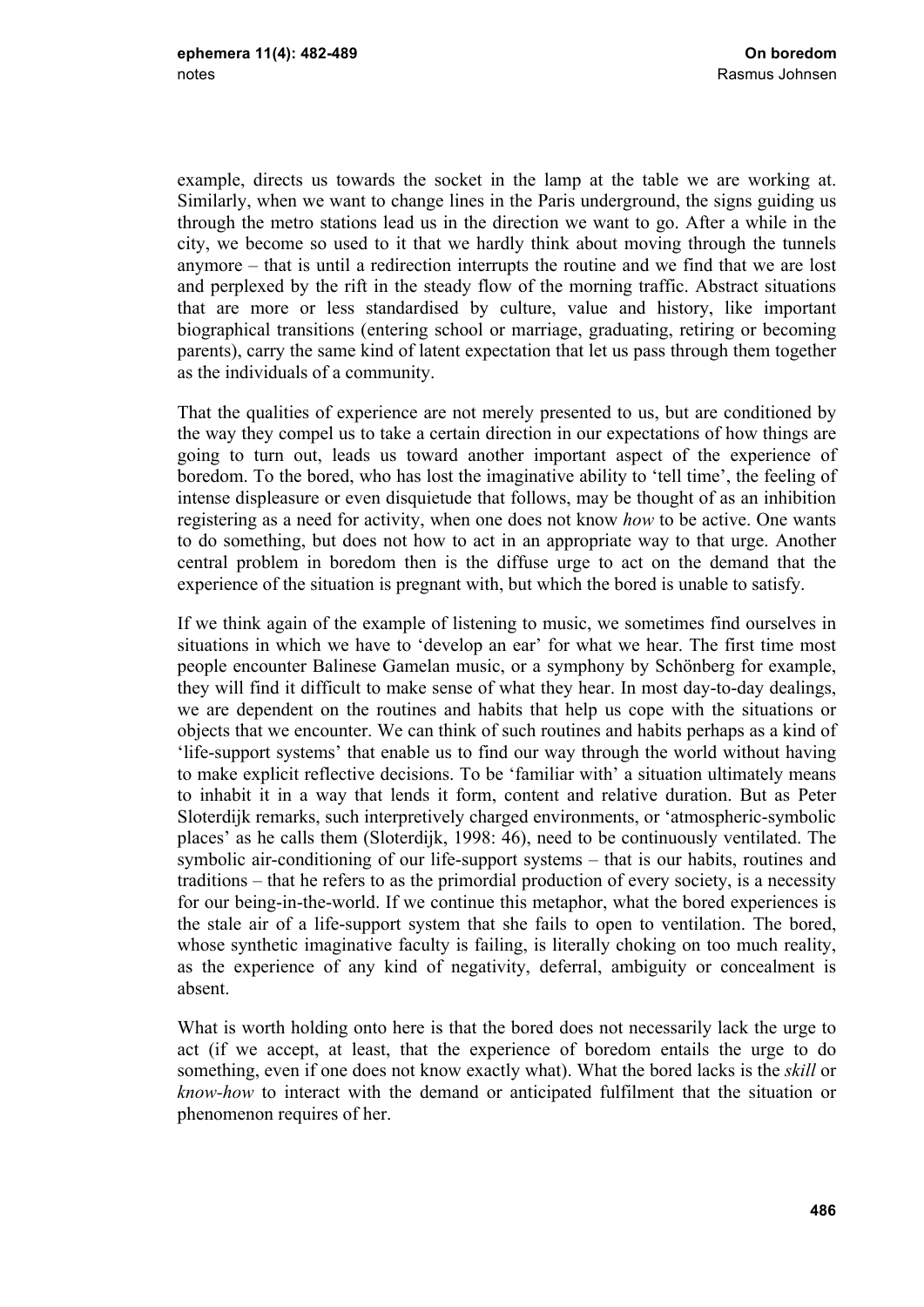$\frac{1}{2}$ 

## **Melancholy, acedia and the instinct for self-preservation**

The interpretation of boredom as a reaction to the feeling that one does not know how to make sense of the immediate social environment brings us closer to its role and place in cultural history. We are used to think of boredom as a universal phenomenon; and we have done so here too, by drawing on Seneca's work. But 'boredom' also has a more specific meaning that ties it to the social changes that took place in modernity. The concept of boredom that arose out of the age of Enlightenment was specifically associated with the structural transformations of modern societies and its problems in dealing with the decline of traditional – especially religious – ways of making sense of the world<sup>4</sup>.

Unlike its 'sisters' melancholy and *acedia* that resonated primarily with traditions extending into antiquity, the notion of boredom is part of the cultural vocabulary, which draws on the secular vision of the body as a reservoir of an abstract force that can be depleted. If melancholy implied a deviance from the optimal homeostatic balance of humours, and *acedia* despair at loosing connection with the divine, the notion of boredom deals with the disenchantment of the world and with strategies for stabilising identity in a constantly transforming reality. Thus, whereas both melancholy and *acedia* (in different ways) were associated with the nature of the self, boredom is specifically linked to the pressure exerted on the subject by external reality. The experience of empty, meaningless time in this way is tied closely to the material effects of modernisation. As a concept, boredom is configured as a vocabulary for a kind of subjective *malaise*, where the romantic longing for an authentic reunification of the meaningfulness of the world is no longer an option. While such a longing is still palpable in much of the  $20<sup>th</sup>$  century writings on alienation and social critique in the tradition of Benjamin, Adorno, Kracauer and others, boredom, as the experience discussed above, implies a resignation to which traditional frameworks of meaning are no longer viable. If an essential part of the cultural vocabularies of melancholy and *acedia* was a longing, either for a lost time of more authentic being-in-the-world, or for a better world to come, then in boredom the loss of meaning registers only as a resignation to the hollow emptiness of the self and to the dull matter of worldly experience that no longer makes sense.

This last point can perhaps be illustrated by thinking, as Elizabeth S. Goodstein (2005: 398) does, of boredom as a concept that comes close to Peter Sloterdijk's 'cynicism' in *The Critique of Cynical Reason* (1987). To Sloterdijk, the discontent in our culture has assumed the quality of a universal, diffuse cynicism, the decisive change of which lies in a new, disenchanted mode of experiencing self and world. Cynicism, according to Sloterdijk, is the emblem of *enlightened false consciousness*, that is, a modernized unhappy consciousness, where the cynics 'know what they are doing, but they do it because the force of circumstance and the instinct for self-preservation are speaking the same language' (Sloterdijk, 1987: 5). Cynicism is a reaction to disenchantment, to the dulling of the matter of the world, which transforms the problem or question of meaning into a 'survival mechanism'.

<sup>4</sup> For an excellent discussion of boredom as a specifically modern rhetoric strategy, see Elizabeth S. Goodstein's *Experience Without Qualities– Boredom and Modernity* (2005).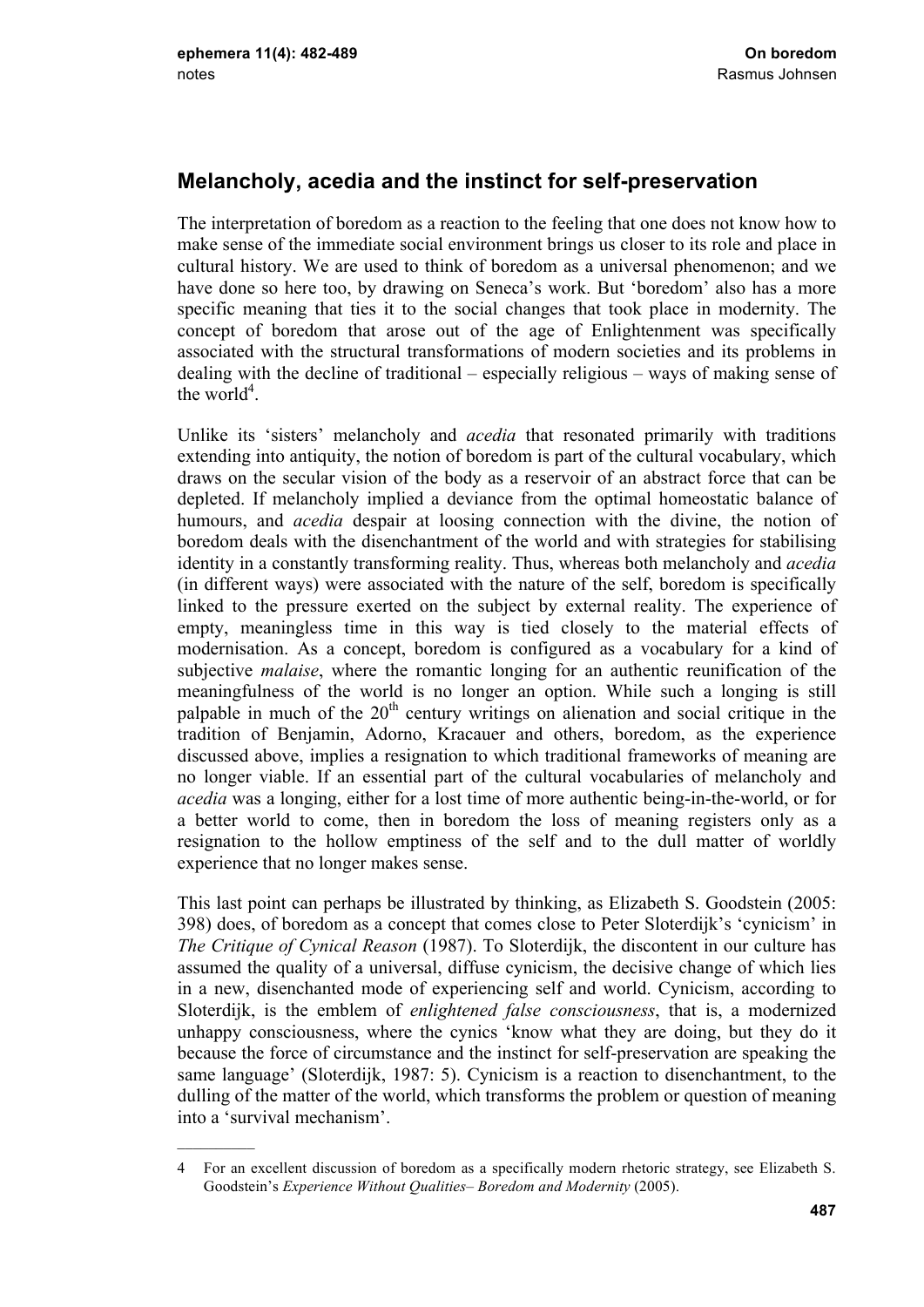If we return for a moment to the failure of imagination, that is, to the inability to differentiate a given life-situation in a way that makes it a meaningful experience, then we can think of boredom in terms of a mode of self-preservation like this. As an instinct for self-preservation, what boredom does for the bored is to transform a threatening *loss of meaning* into *a lack of something*. What is exchanged here is the anxiety provoking failure to produce the know-how to interact with the anticipated fulfilment, which the social environment requires, for the paradoxical experience of being 'fed up with nothing' in which the world appears empty. In other words, what the bored experiences as the dullness of matter and is consequently disgusted with, ensues from a stalemate between the inability to engage with a life-situation and the latent significance of the situation that calls her to complete it.

## **Boredom, anxiety and the fear of losing control**

Such an interpretation of boredom resonates very well with the understanding of the phenomenon in psychoanalysis. Here it is sometimes found in analysis when the analysand has 'nothing on her mind'. The bored seems to have no fantasies at her disposal whatsoever. In reality, though, analysis reveals that there was 'cognitive content and corresponding feelings, but that the emergence into consciousness was immediately opposed by ideas evoking some feeling of anxiety or loss' (Wangh, 1979: 517). The bored analysand is caught up in a stalemate between *wish* and *fear* that registers as the sensation of time standing still and as a feeling that nothing is happening. Traditionally, psychoanalysis interprets this as an unconscious fear that the wish or fantasy might lead to an action of libidinal or aggressive character – for example the impulse to masturbate or strike out. The concurrent opposition is strong enough to prevent any recognition of content, but it does not erase the unpleasurable sense of pressure. Hence the analysand registers a restless and uncomfortable feeling of boredom.

While this is not the place to go any further into the subtleties of psychoanalysis, the intuition that boredom registers as a defence directed against the experience of a loss of control when we are confronted with situations where our responses seem to us all of a sudden insufficient or even threatening, is very important. As a failure of imagination occurring when we experience the restraint of a lack of means to engage meaningfully with the world around us, experience without qualities may very well be thought of as a defence mechanism. The experience of boredom in this light acquires a self-annihilating character, as it is directed not towards pleasure, but away from anxiety.

Boredom in a globalised world, where information processing becomes ever more important, and the ability to 'just be yourself' is more predominant than ever, for this reason is an issue that should be dealt with beyond the mere questions of cause and effect. The experience without qualities, as the deficit of a self that struggles to come to terms with the diffuse normative demands of the contemporary world, needs to be scrutinised on an experiential level with the same severity of attention as that of more conventional pathologies like stress and depression, also in organization and management studies. After all, the one who just kills time out of boredom forgets who holds the knife.